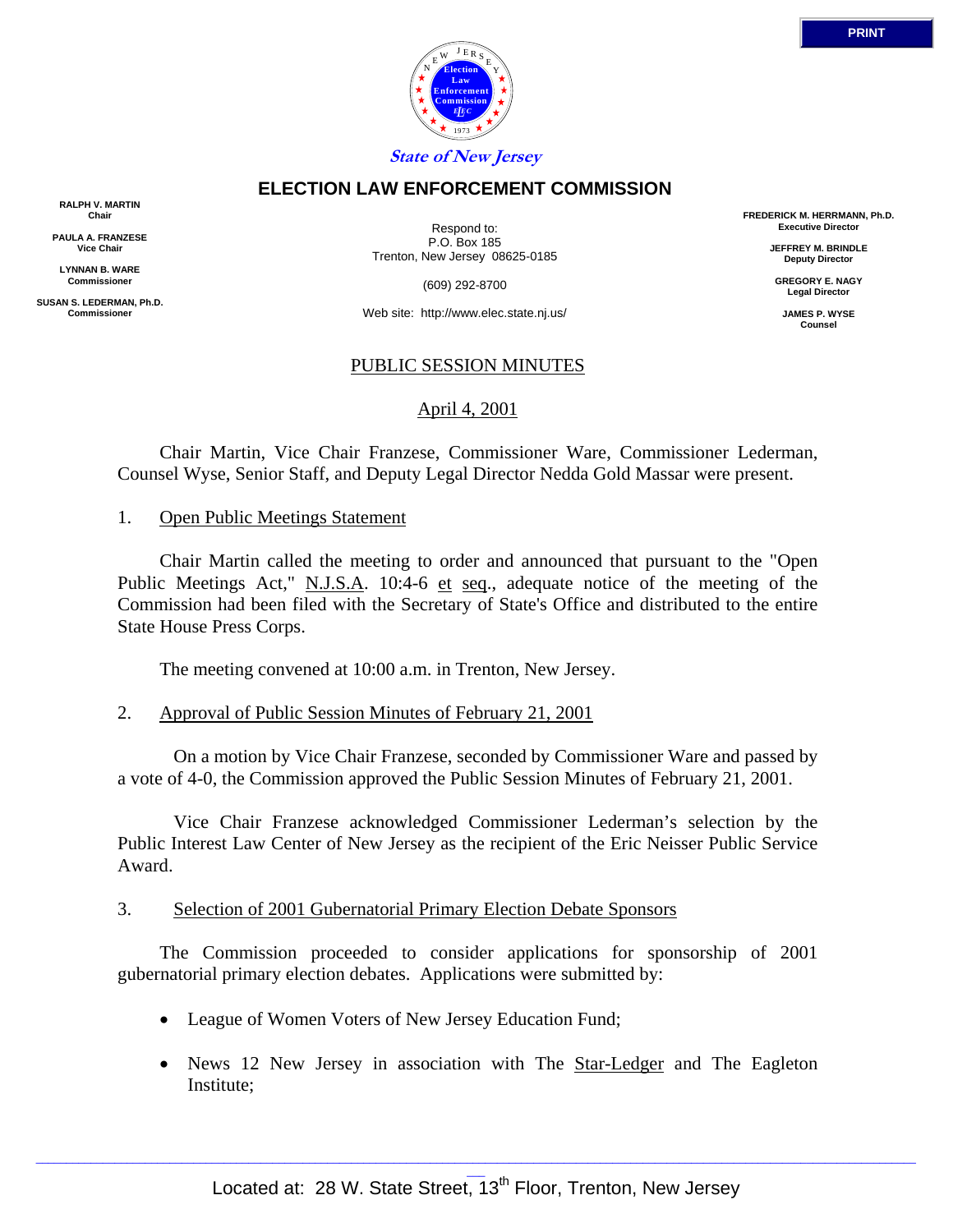- New Jersey Network (NJN) and The New York Times; and,
- CN8 The Comcast Network and New Jersey 101.5 Radio, with C-SPAN, Gannett Newspaper Group, The Philadelphia Inquirer, Brookdale Community College, and Network Telemundo.

According to Deputy Legal Director Nedda Massar, N.J.S.A. 19:44A-46c and N.J.A.C. 19:25-16.39 establish the following three criteria for sponsor eligibility:

- A sponsor must be unaffiliated with any political party or holder of or candidate for public office;
- A sponsor must not endorse any candidate in the pending primary election and must agree not to make any such endorsement until the completion of any debate sponsored by the organization; and,
- A sponsor must have previously sponsored one or more televised debates among candidates for statewide office since 1976, or be an association of two or more news publications or broadcasting outlets having between them a "substantial readership or audience in this State…."

 Each of the four applicants indicated that they were unaffiliated with any political party or candidate for public office. They agreed not to make any endorsement in the 2001 gubernatorial primary election until the completion of any debate it is selected to sponsor. The League of Women Voters, News 12 New Jersey, and NJN have all sponsored televised debates since 1976 among candidates for New Jersey Statewide office. CN8 has advised staff that New Jersey 101.5 Radio is its debate co-sponsor and that it is associated with C-SPAN, the Gannett Newspaper Group, the Philadelphia Inquirer, Brookdale Community College, and Network Telemundo as broadcast partners. Staff recommended that CN8 and New Jersey 101.5 Radio be regarded as an association of two or more separately owned news publications or broadcasting outlets having among them a substantial readership or audience in New Jersey, and therefore that they satisfy the exception to the debate experience requirement pursuant to N.J.S.A. 19:44A-46c and N.J.A.C. 19:25-16.39(b).

 Staff provided the Commission with a chart that summarizes information taken from each of the four applications concerning the following: proposed debate dates and times; broadcast plans; debate format, audience, and promotion plans; and financial support to underwrite the costs of the debates.

 Chair Martin recognized representatives from the four applicants vying for sponsorship of debates. Each applicant summarized its respective proposal and responded to questions posed by Commissioners.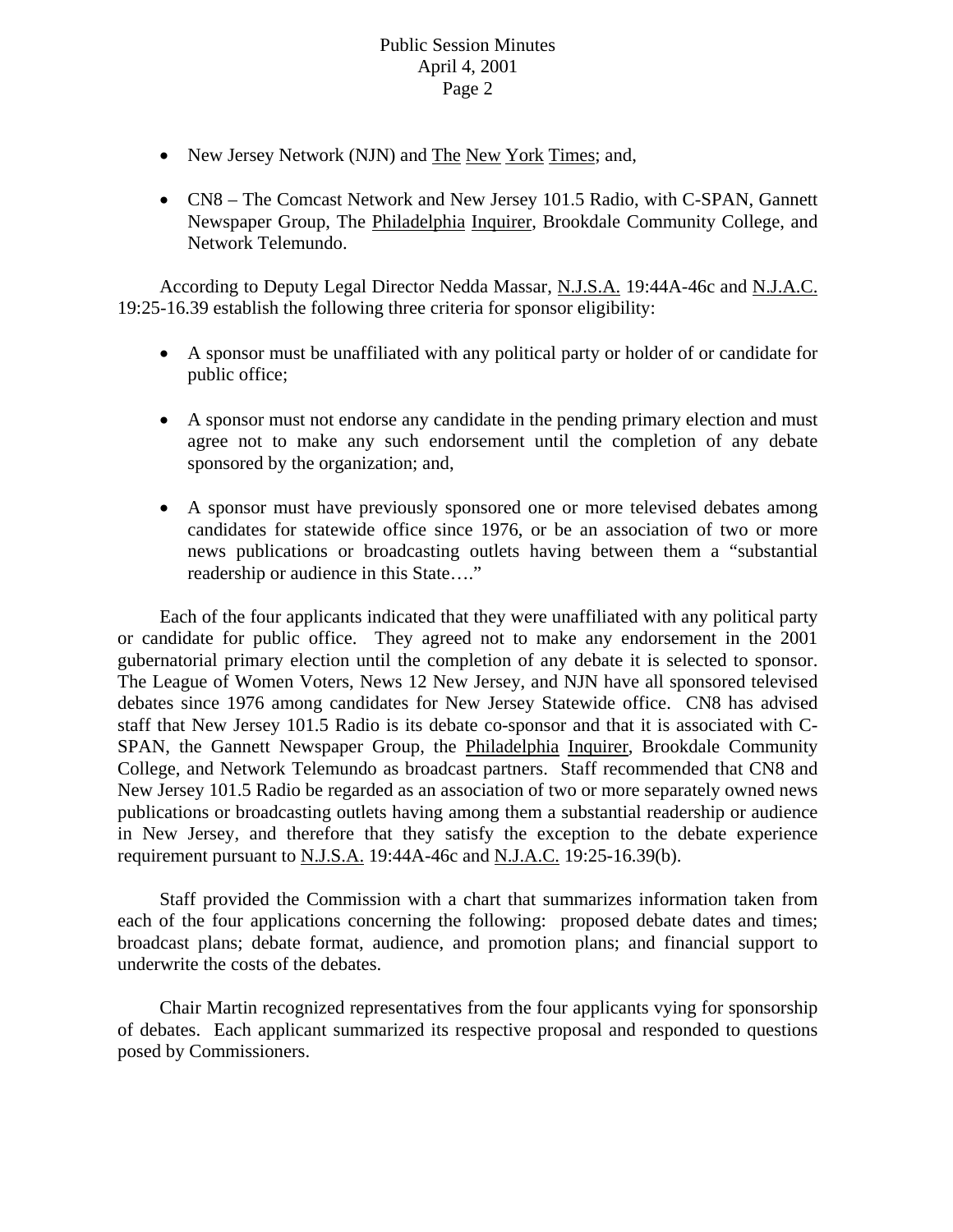### **(1) League of Women Voters**

 Commissioner Ware asked if the League's plan included any proposal for rebroadcast.

 Ms. Linda Munick from WPVI, Philadelphia said that there were no plans for rebroadcast but that the suggestion would be highly considered.

 Commissioner Ware asked if the debate will be covered on any radio stations.

Ms. Munick stated that the debate will be available to any broadcaster.

Commissioner Ware asked about newspaper coverage.

 Ms. Munick responded that the debate would not be co-sponsored by any newspaper but that past experience indicates that there will be substantial coverage by the print media.

 Commissioner Lederman stated that WABC, New York and WPVI, Philadelphia are co-sponsors. "Is that correct," she asked?

 H. Patricia Tieman, the League of Women Voters' chair, answered in the affirmative.

 Commissioner Lederman asked about the number of households covered by WABC and WPVI.

 Ms. Munick responded that there would be full coverage throughout the State.

Commissioner Lederman asked how the debates would be promoted.

 Ms. Tieman said that the League will promote the debates through its local affiliates, through various press releases to daily newspapers, and through promotion on WABC and WPVI.

## **(2) News Channel 12/The Star-Ledger and Eagleton Institute**

 Vice Chair Franzese asked Mr. William Schlosser about debate coverage.

 Mr. Schlosser stated that Channel 12 reaches about 1.5 to 1.7 million homes in Northern New Jersey through the tip of Ocean County. He added that the debate is available to any other broadcaster in New Jersey.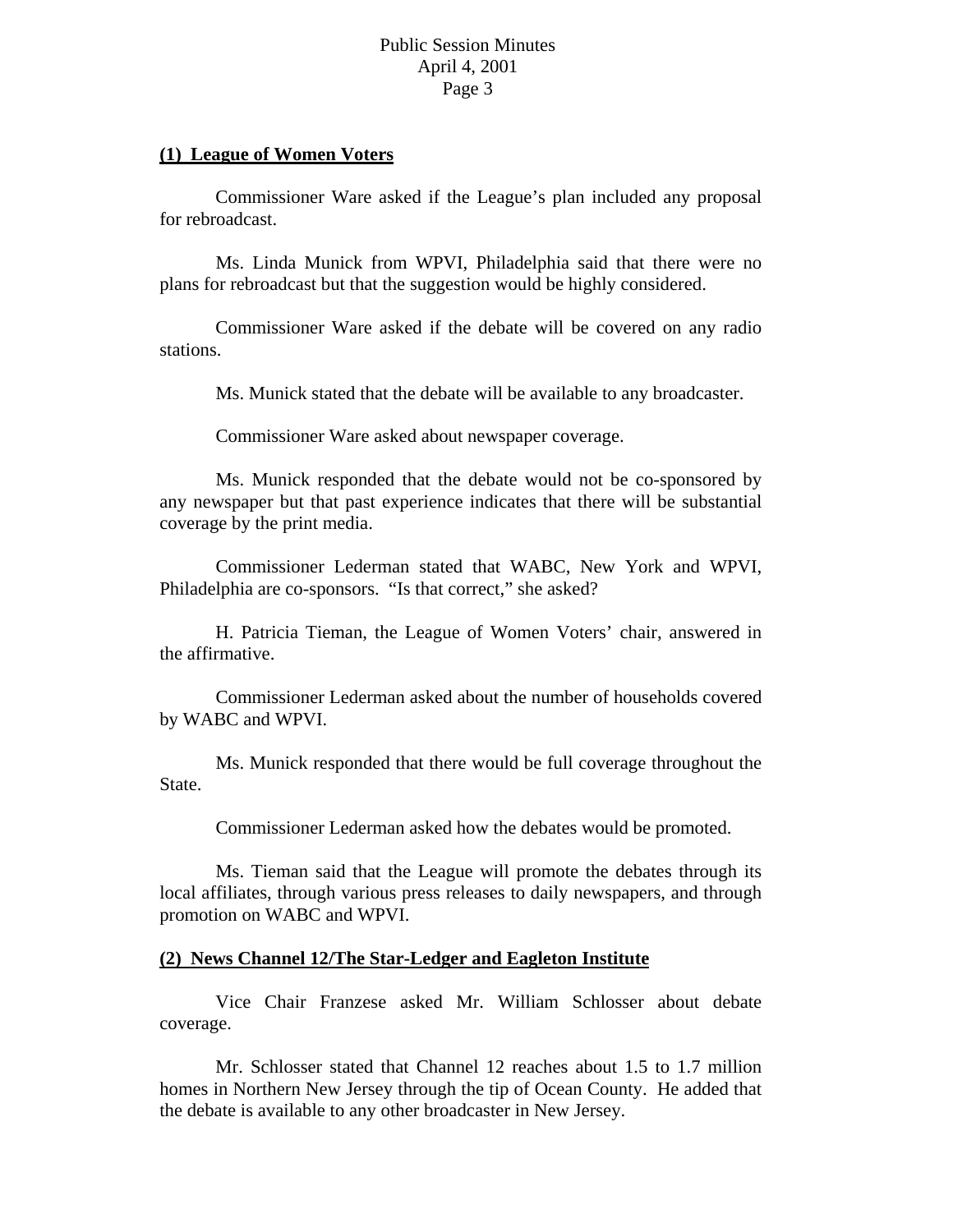Commissioner Ware asked about specific plans for coverage in South Jersey.

 Mr. Schlosser said that discussions are ongoing with Comcast in South Jersey.

 Commissioner Ware asked if there were any plans for coverage by free or network television.

 Mr. Schlosser said that there were no plans but that the debate would be made available to all media who wish to broadcast it.

Commissioner Lederman asked about the role of Eagleton Institute.

 Mr. Schlosser indicated that one panelist would be from Eagleton, that the format of the debates would involve Eagleton, and that students would help in devising questions.

### **(3) NJN and The New York Times**

 Commissioner Ware asked if NJN had partnered with any South Jersey newspaper.

 Mr. William Jobes noted that NJN is associating itself with The New York Times, and that though not partnering with any South Jersey paper, the debate will be available to all newspapers.

 Vice Chair Franzese asked if The New York Times will promote the debates.

 Mr. Jobes stated that "house ads" will be placed in The New York Times.

Vice Chair Franzese asked how tickets will be allocated.

 Mr. Jobes said that there is seating at NJN studios for 310 people and that tickets will be distributed to the media, to the League of Women Voters, Eagleton Institute, and the like, and to the State's political parties.

Commissioner Lederman asked about audience participation.

 Mr. Jobes said there will be audience participation when called upon but that it will be orderly.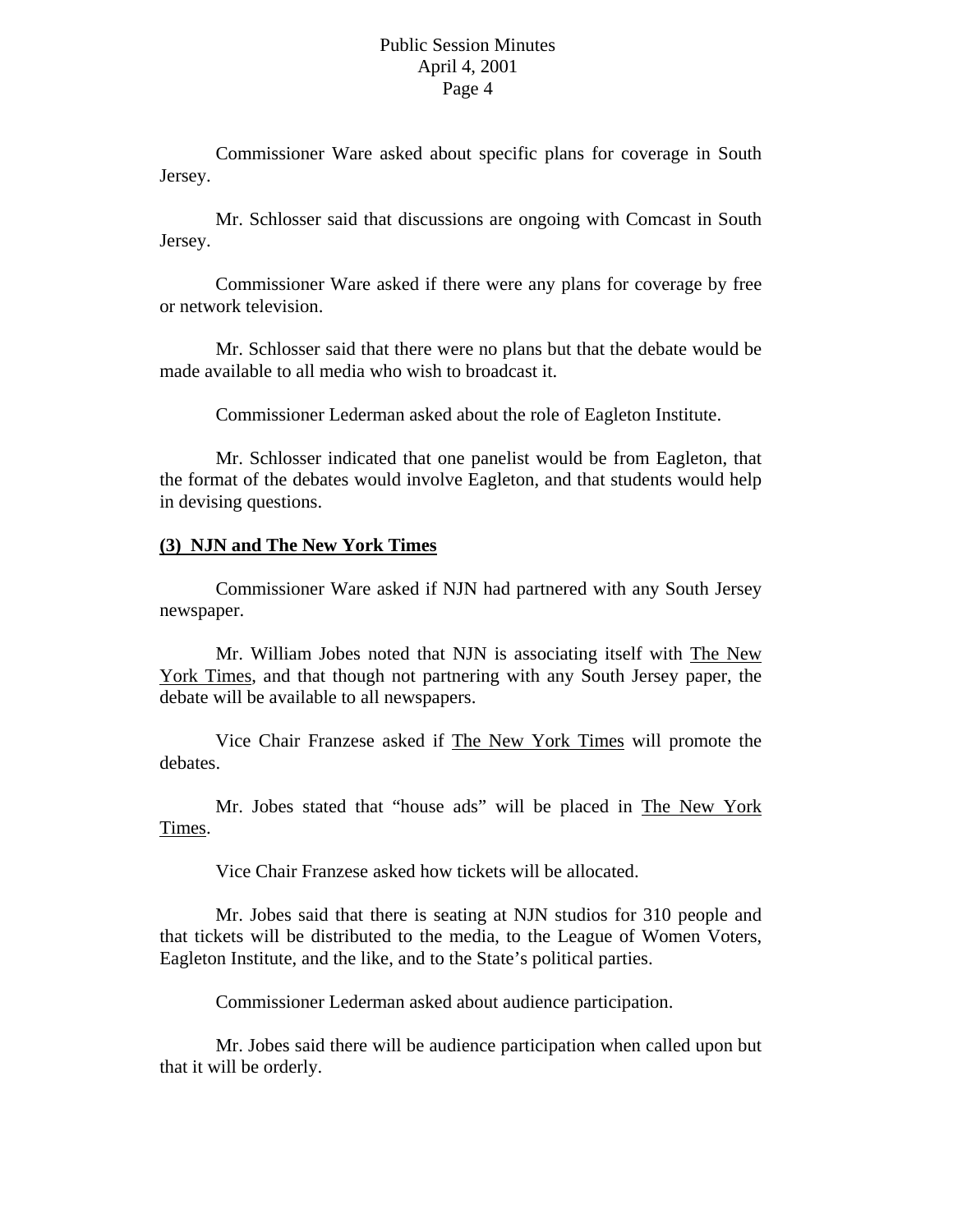### **(4) CN8 – The Comcast Network**

 Commissioner Ware stated that while she has cable T.V. she is concerned that there are still many homes in New Jersey that do not have cable T.V.

Vice Chair Franzese asked whether CN-8 would screen questions.

 Ms. Lynn Doyle stated that questions would be screened to maintain decorum and timeliness. She said, however, they would not be screened for content.

 Executive Director Herrmann suggested that for promotional purposes the debates be listed in television programming guides.

 A brief discussion followed in which the criteria for selection of sponsors was noted and the Commission stressed the importance of Statewide television coverage of the debates. The Commission proceeded to select the debate sponsors.

 On a motion by Vice Chair Franzese, seconded by Commissioner Lederman and passed by a vote of 4-0, the Commission decided in the following manner:

 Sponsorship of one each of the Republican candidates' debates was awarded to the League of Women Voters of New Jersey Education Fund with Channels 6 and 7 and to NJN and The New York Times. Sponsorship of one each of the Democratic candidates' debates was awarded to News 12 New Jersey, the Star-Ledger, and the Eagleton Institute and to CN-8 Comcast.

# 4. 2001 Primary Election Matching Fund Submissions and Issue Advocacy Organization Disclosure

### **Donald T. DiFrancesco, Submission #1**

 The public financing staff concluded its review of the first public matching fund submission filed by 2001 gubernatorial primary election candidate Donald T. DiFrancesco. On the basis of its review of the submission, public matching funds in the amount of \$676,100.00 will be deposited into the separate public funds account established through the Department of the Treasury.

 Candidate DiFrancesco's March 12, 2001 first application for matching funds contained \$440,550.00 in net contributions submitted for match. Complete review of all items submitted for match resulted in ineligibility of 11 contribution items representing \$18,500.00. After subtraction of the ineligible items and the \$84,000 threshold amount of contributions which is not matched in the 2001 primary election, it was determined that \$338,050.00 was eligible to be matched at the 2:1 ratio. Applying the 2:1 ratio to the amount of funds eligible for match results in \$676,100.00 in matching funds for Submission #1. Staff will therefore certify to the Department of Treasury that the DiFrancesco campaign is eligible to receive \$676,100.00 in 2001 primary election matching funds.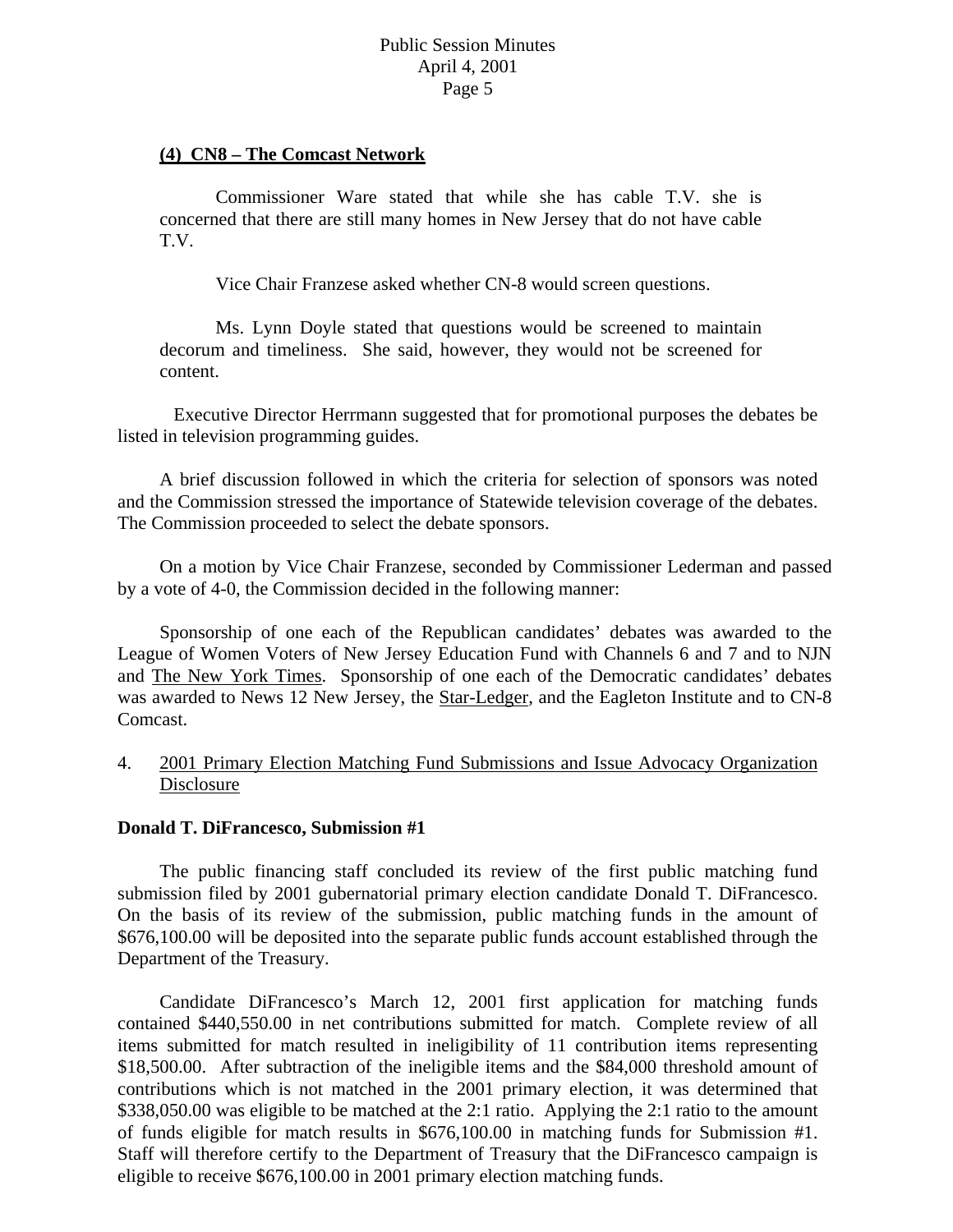It was also noted that Candidate DiFrancesco has filed a signed Statement of Agreement to participate in the 2001 primary election debates and documentation to establish that \$260,000 has been spent in the 2001 primary election. He has also filed form P-2 regarding an Issue Advocacy Organization Report.

### **Donald T. DiFranesco, Submission #2**

 Deputy Legal Director Massar informed the Commission that Candidate DiFrancesco filed a second matching fund submission on March 26, 2001. She said that the public financing staff will conduct complete review of Submission #2 prior to certification of matching funds to the campaign.

 On a motion by Vice Chair Franzese, seconded by Commissioner Ware and passed by a vote of 4-0, the Commission approved the report on 2001 primary election public matching fund submissions.

5. Complaint Filed by a Gubernatorial Candidate Pursuant to N.J.A.C. 19:25-16.48 Seeking Emergent Relief for an Alleged Violation of the Primary Election Expenditure Limit

 Deputy Legal Director Massar reported that a complaint seeking emergent relief was received on March 27, 2001, from DiFrancesco for Governor, Inc., a 2001 primary election publicly-financed campaign, alleging violations of the Campaign Reporting Act, including violation of the gubernatorial primary election expenditure limit. The Respondents named in the complaint are the Irish Leader, McGreevey for Governor 2001, Inc., James J. Devine, Devine Media Enterprises, Inc., and Francis X. Smollon.

The allegations contained in the complaint are as follows:

## **Count One**

 A publication, the Irish Leader, produced an disseminated by Devine Media Enterprises, is not a *bona fide* newspaper and was produced in concert with the McGreevey campaign, in violation of N.J.A.C. 19:25-16.30, Coordinated expenditures, and the \$3.8 million primary election expenditure limit. Petitioner alleges that New Jersey voters and taxpayers are irreparably harmed by the publication and requests relief and imposition of the maximum penalty pursuant to N.J.S.A. 19:44A-21.

### **Count Two**

The <u>Irish Leader</u> spent more than \$1,500 in an election promoting gubernatorial candidate James E. McGreevey and has failed to file reports with the Commission as a political committee.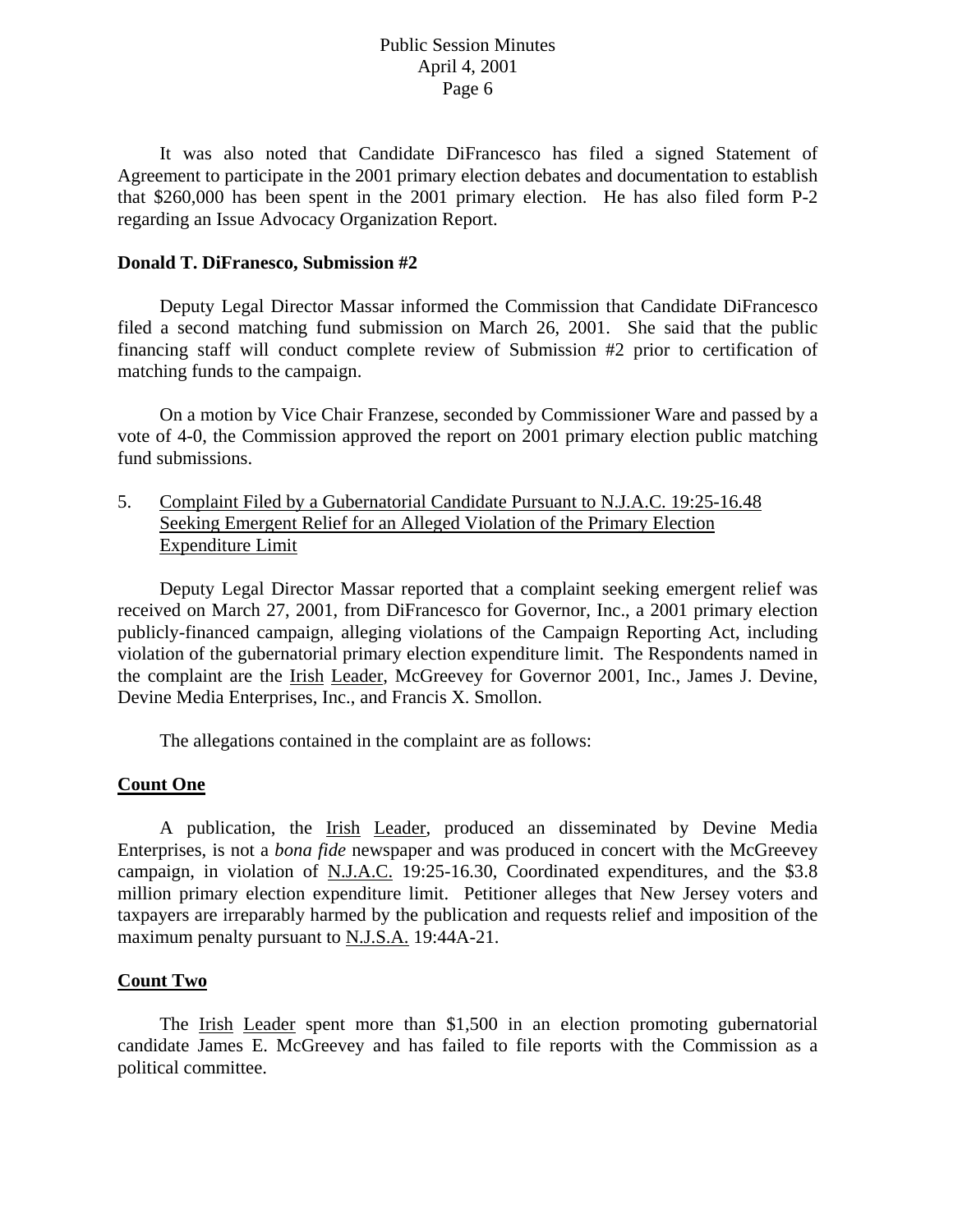### **Count Three**

 As a political communication, the Irish Leader did not include required political identification information.

#### **Count Four**

 Alternatively, if the Irish Leader was not published in concert with Candidate McGreevey and was an independent expenditure, it was required to disclose that fact within the publication.

### **Count Five**

 The Irish Leader, Smollon, Devine, and Devine Enterprises made in-kind contributions in excess of the \$2,600 gubernatorial contribution limit.

 A letter in opposition to the petition for emergent relief, dated April 2, 2001, from Paul P. Josephson, Esq., General Counsel and Treasurer of McGreevey for Governor 2001, Inc., was circulated to the Commissioners.

 Chair Martin recognized Mr. Peter Sheridan, Counsel to the DiFrancesco Gubernatorial Campaign.

Mr. Sheridan stated that the **Irish Leader** was a blatant scheme to dress up a political publication as a newspaper. He noted that the publication contains several references and photos of Democratic Gubernatorial Candidate James E. McGreevey, including an article written by him about a recent trip to Ireland. Mr. Sheridan said that the publication contained references to other Irish Democratic candidates but none to any Republican public officials of note. Mr. Sheridan said that the publication of a phony newspaper unjustly enriches the McGreevey Campaign. He stated that the Irish Leader has no general circulation, has not been regularly distributed and that the content is not balanced.

 Vice Chair Franzese stated that the regulatory standard for emergent relief is a demonstration of irreparable harm.

 Mr. Sheridan indicated that the harm derives from the fact that the public funds cap is exceeded. He stated that when a cap on public funds is circumvented there can be no level playing field. He expressed the view that if the Commission fails to provide emergent relief there can be no level playing field in the gubernatorial contest.

 Vice Chair Franzese stated that the regulation requires that specific reasons be presented as to why the Irish Leader will cause irreparable harm to the DiFrancesco candidacy.

 Mr. Sheridan maintained that he would need discovery to ascertain specific reasons as to irreparable harm.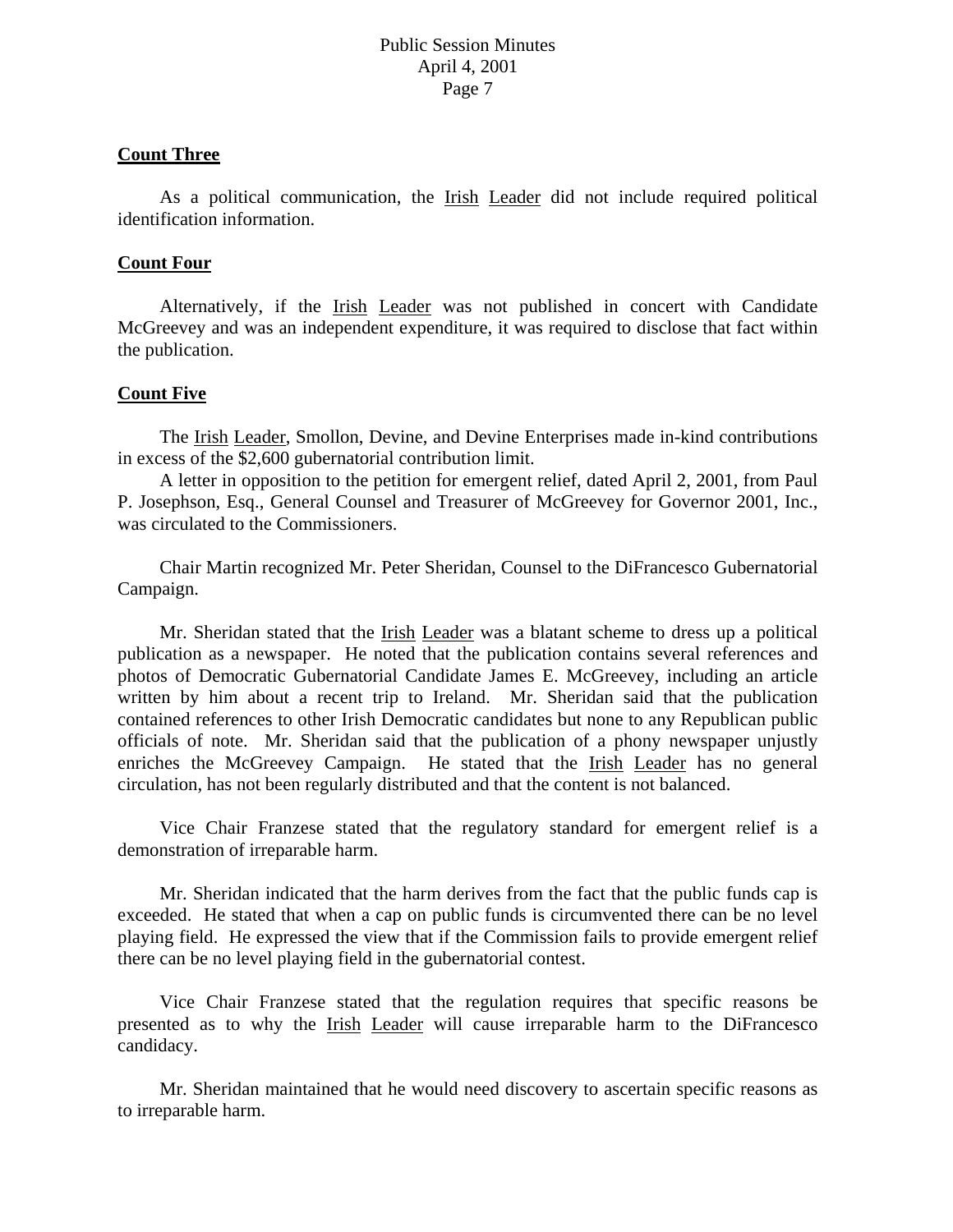Vice Chair Franzese restated the fact that the regulatory standard is irreparable harm and suggested that if emergent relief were granted in this case it would open up the flood gates to future frivolous actions. She added that she did not consider Mr. Sheridan's complaint to be frivolous.

 Mr. Sheridan said that irreparable harm stems from the fact that the publication of the Irish Leader permits Mr. McGreevey to spend more money than any other candidate.

 Mr. Paul Josephson, Counsel to the McGreevey for Governor Campaign, asked to respond, stating that his response will focus on the procedural aspects of the complaint.

Mr. Josephson disputed the fact that the <u>Irish Leader</u> is an improper publication noting that it contains no advocacy or reference to any political objectives of Mr. McGreevey.

 Mr. Josephson urged the Commission to deny emergent relief. He said the Commission could still investigate through the normal process. He added that the irreparable harm standard has no applicability because Candidate DiFrancesco is not running against Candidate McGreevey in the Democratic primary. Mr. Josephson noted that there is an exception in the political communication rule providing that the rule does not apply if there is no opposing candidate in the primary election. He therefore disputed whether Republican Candidate DiFrancesco has standing to challenge the actions of a Democratic candidate in the primary election.

 Mr. Josephson concluded that the DiFrancesco petition does not meet the standards in the regulation for emergent relief.

### 6. Resolution to go into Executive Session

 On a motion by Commissioner Ware, seconded by Commissioner Lederman and passed by a vote of 4-0, the Commission resolved to go into Executive Session to discuss the procedural aspects of the complaint for emergent relief filed by DiFrancesco for Governor 2001, Inc.

# 7. Complaint Filed by a Gubernatorial Candidate Pursuant to N.J.A.C. 19:25-16.48 Seeking Emergent Relief for an Alleged Violation of the Primary Election Expenditure Limit

 Upon returning to Public Session, on a motion by Vice Chair Franzese, seconded by Commissioner Lederman and passed by a vote of 4-0, the Commission denied the DiFrancesco for Governor 2001, Inc. petition for emergent relief pursuant to N.J.A.C. 19:25- 16.48 based upon the procedural requirements of N.J.A.C. 19:25-16.48(b) which rule requires specific reasons for emergent relief including a showing of irreparable harm to a gubernatorial candidate in the primary election. The Commission found that the petition contained no specific showing of irreparable harm to DiFrancesco for Governor 2001, Inc., in the primary election, and advised that DiFrancesco for Governor 2001, Inc. may submit its allegations as a request for investigation to be considered in the ordinary course of Commission procedures.